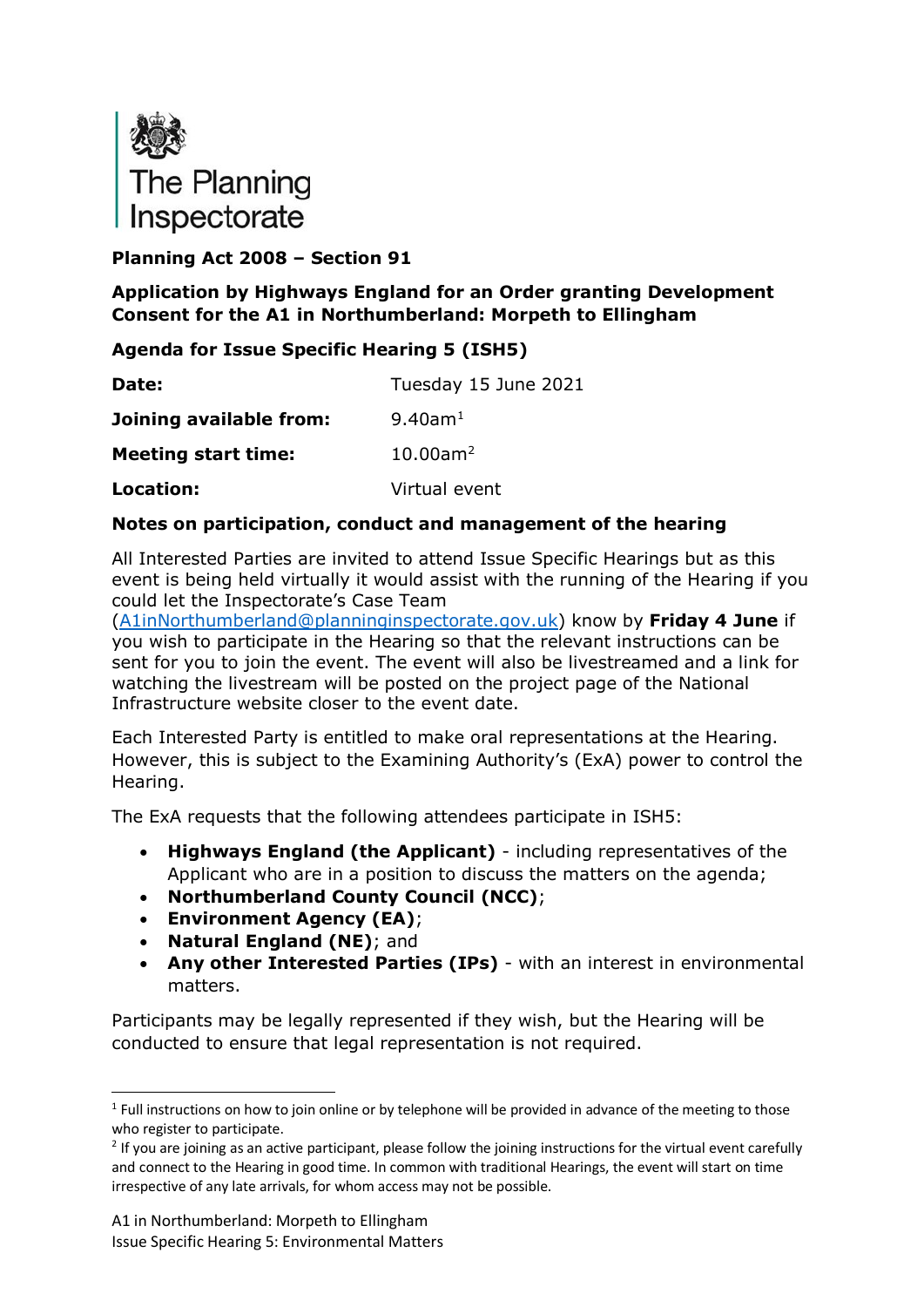Guidance under the Planning Act 2008 (PA 2008) and the Infrastructure Planning (Examination Procedure) Rules 2010 provide that it is the ExA that will probe, test and assess the evidence through direct questioning of persons making oral representations at hearings. Questioning at the Hearing will be led by the ExA.

The virtual event will be open 20 minutes prior to the start of the Hearing to enable a prompt start. Hearings will finish as soon as the ExA deems that all those present have had their say and that all matters have been covered.

The agenda is for guidance only. It is not designed to be exclusive or exhaustive. The ExA may add other issues for consideration, may alter the order in which issues are considered and will seek to allocate sufficient time to each issue to allow proper consideration of them. Any lack of discussion of a particular issue at a Hearing does not preclude further examination of this issue, including the asking of further written questions.

Every effort will be made to ensure that the issues will be discussed on the day that they are scheduled for. Should the consideration of the issues take less time than anticipated, the ExA may conclude the Hearing as soon as all relevant contributions have been made and all questions asked and responded to.

If there are additional matters to be dealt with or there are submissions that take a considerable amount of time at any Hearing, there may be a need to continue the session for longer on the day. Alternatively, it may be necessary to prioritise matters and defer others to further written questions.

All Examination documents are provided with a unique identification number for referencing purposes shown in square brackets [].

### **This is the fifth ISH (ISH5) to be held in this Examination. It is being held because the ExA wishes to question the Applicant and hear from Interested Parties primarily arising from the Applicant's Change Requests 1, 2 & 3.**

#### **Purpose of ISH5**

The main purpose of the fifth Issue Specific Hearing is to undertake an examination of various environmental matters related to the Applicant's Change Requests 1, 2 & 3. In particular:

- To review environmental impact considerations, including matters arising from the application documentation and representations relating to:
	- o the water environment including hydraulic modelling and geomorphology;
	- o biodiversity, ecology and the natural environment;
	- o landscape and visual impacts; and
	- o combined and cumulative effects.
- Clarification of other outstanding environmental matters.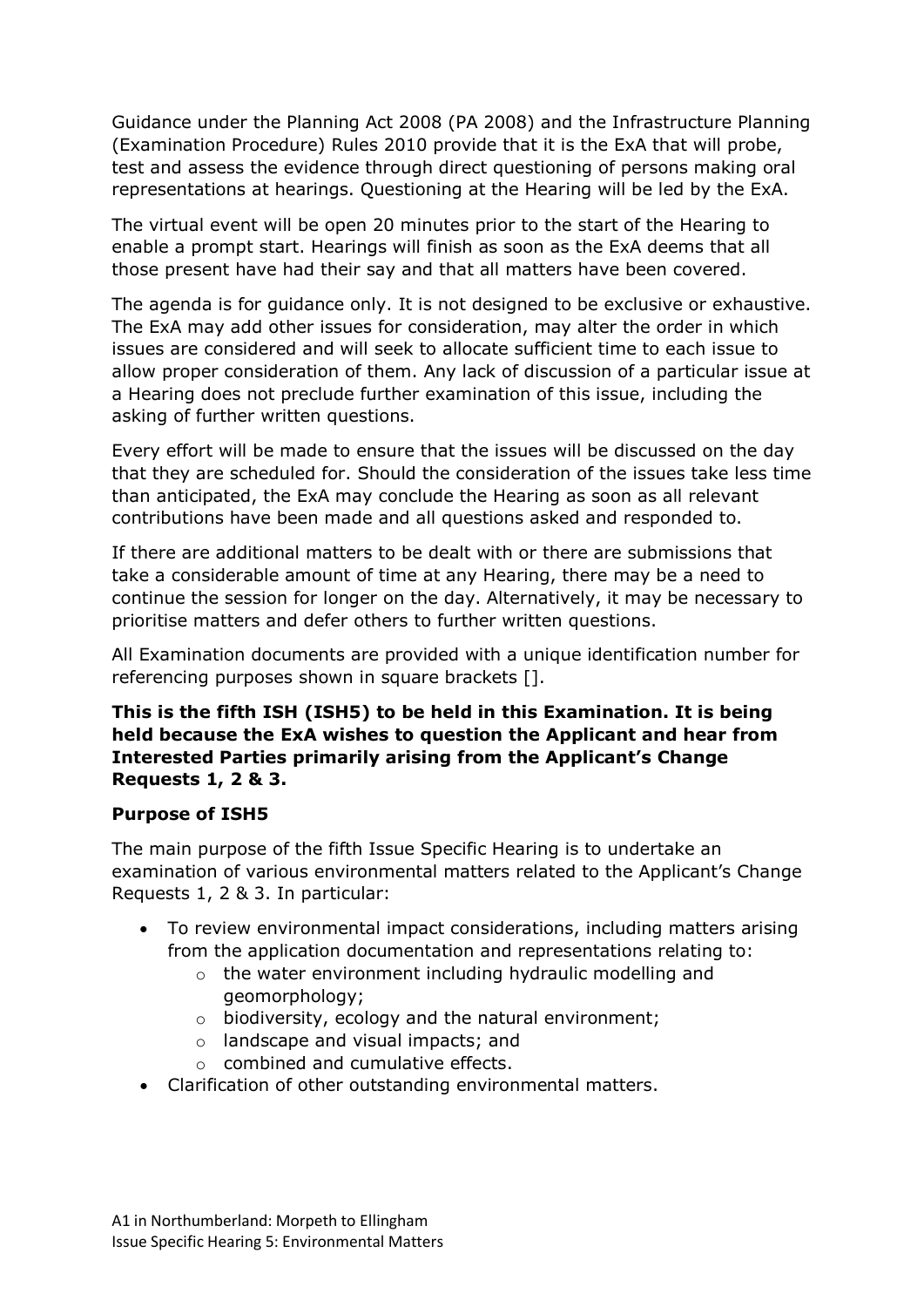### **Key Documents for ISH5**

- Draft Development Consent Order [REP8-004] (clean) and [REP8-005] (tracked);
- Outline Construction Environmental Management Plan (CEMP) [REP8- 011];
- Outline Construction Traffic Management Plan [REP8-013];
- Culvert Mitigation Strategy [REP8-023];
- Change Request Letter [REP4-034];
- ES Addendum: Earthwork Amendments [REP4-061];
- ES Addendum: Stabilisation Works [REP4-063];
- ES Addendum: Southern Access Works [REP4-064];
- River Coquet Fluvial Geomorphology Assessment [REP7-003];
- Borrow Pit Dewatering Assessment [REP7-004];
- Option Appraisal of River Coquet Bridge Foundation Stabilisation and Scour Protection System [REP7-005];
- River Coquet Hydraulic Modelling Report [REP7-006]